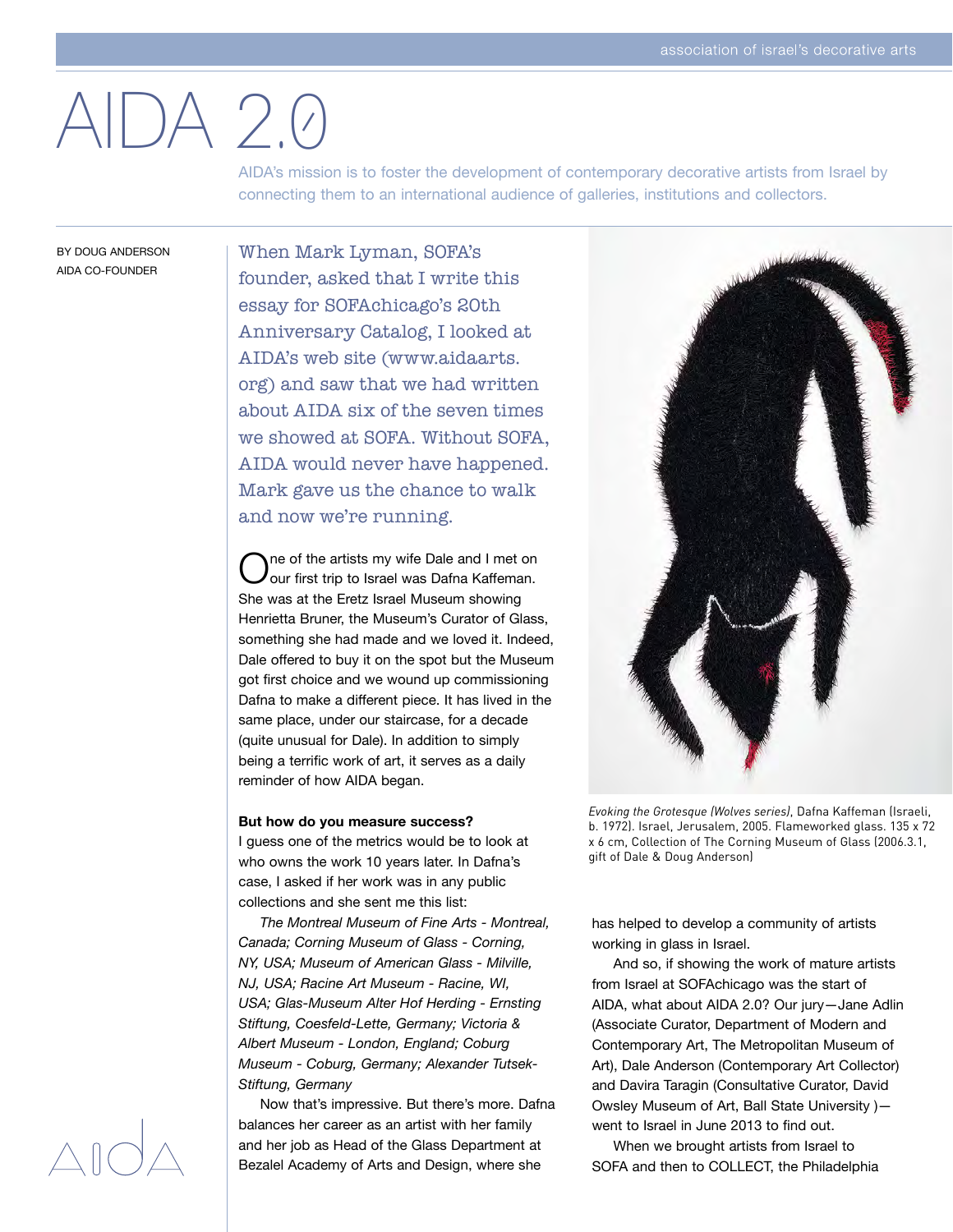### Tip Toland, AIDA visiting lecturer with her sculpture *Monkey Mind*.

Craft Show and Craft Boston, it was interesting to watch how they handled themselves with collectors. Most had not had face-to-face experience with collectors but were fast learners and, along with the confidence they quickly developed, they digested comments about their work and the subtleties of the marketplace. Cameras clicked and clicked and clicked... Israel is a small country and, to some extent, insular. Exposing these artists, many of whom are teachers, to the full array of the world's contemporary decorative arts was an unexpected bonus and it was then that we realized that part of the way we needed to look at our programs was to give the unexpected a chance to happen.

 And so, we began to bring artists from the United States to Israel to teach workshops and to expand our scholarship program.

 One of our programs is a partnership with the Watershed Ceramics Center. Nicknamed "AIDAshed", three ceramists are chosen to go to Israel and work on a kibbutz with the ceramics community for two weeks. The relationships that have been made are so intense that artist Christa Assad occasionally gives a talk about it and artist Nan Smith has just published an essay about AIDAshed in a ceramics magazine.

 Since the program was such a success, one of our Board Members suggested that we create partnerships with schools in the United States and bring the Directors of the Studio of the Corning Museum of Glass, Haystack Mountain School of Crafts, Penland School of Crafts and Pilchuck Glass School to Israel to meet everyone and







explain their programs...and so we did. It soon became clear that we should bring the department heads from Israel's art schools to visit their new friends in the United States...and so we did.

 The result is a full-blown scholarship program serving more than 20 artists each year. Our partnership with Haystack is for students who are chosen by the department heads at Israeli schools Bezalel, Shenkar and Tel Hai. The department heads in Israel award scholarships and Haystack gets the best students. The programs at Corning, Penland and Pilchuck are for committed, practicing artists and teachers.

 And so it came to pass that AIDA's director, Aviva Ben-Sira, brought Dale, Davira and Jane to "Boris and Mayanne's Studio" in Tel Aviv  $-$  a studio that didn't exist a decade ago — for a visit with the "glass community"...a community that didn't exist a decade ago. Twenty-nine artists sat in a circle talking with two knowledgeable curators and an art collector about their work and their future. It was amazing. Each of the artists had spent time at Corning and/or at Pilchuck. With these programs, AIDA has had a significant impact on the use of glass as an artmaking material in Israel.

## So how do you measure success?

Three years ago, we realized it would be a good idea to expand the number of museum curators who were familiar with Israel's contemporary decorative arts and design scene. We developed a program for museum curators with "our cousins" at *Artis* who had been running trips for curators of contemporary art for a few years. Emily Zilber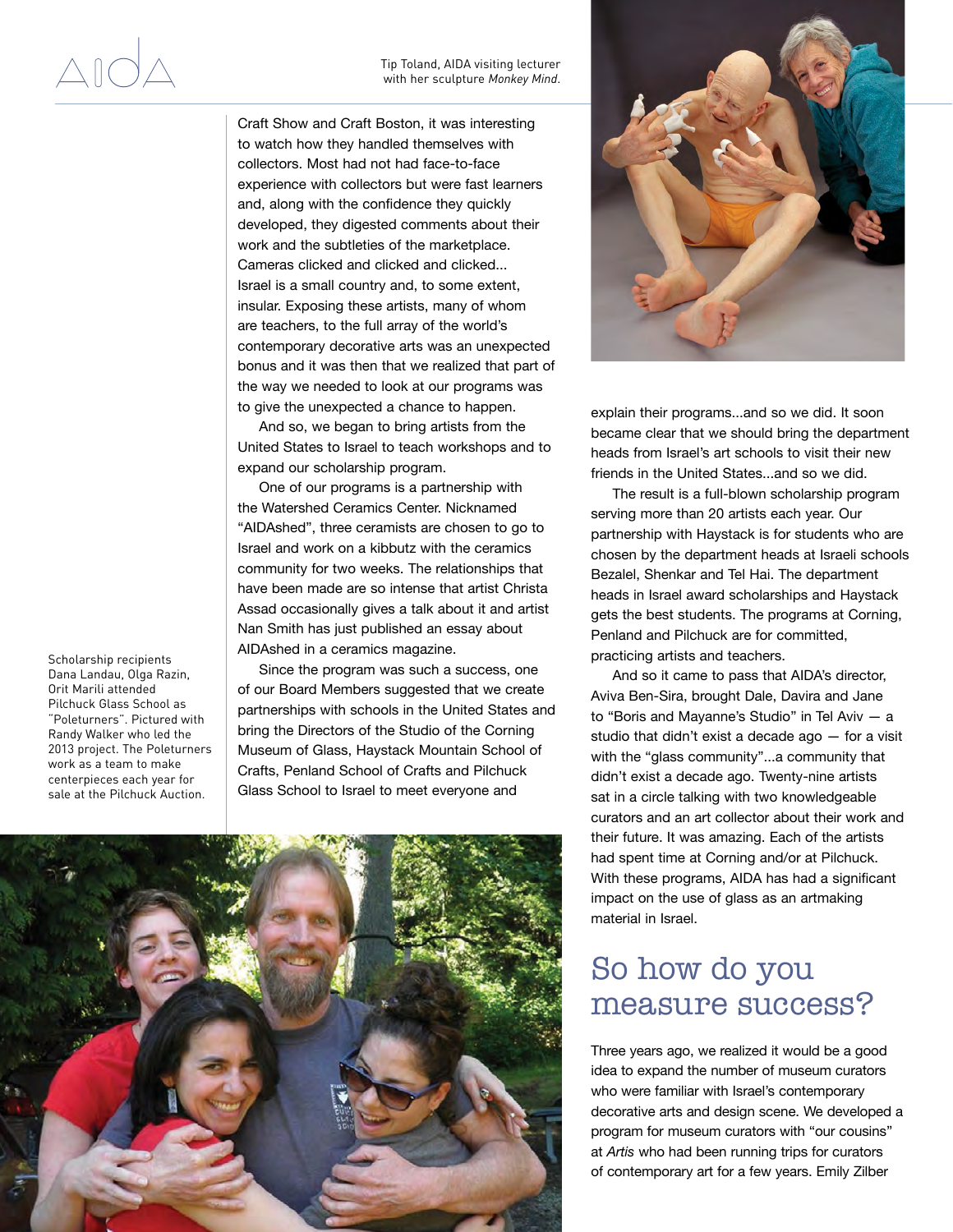### association of israel's decorative arts

(Ronald C. and Anita L. Wornick Curator of Contemporary Decorative Arts at the Museum of Fine Arts, Boston) was our first curator and Aviva supplemented the *Artis* trip with a few days focused on decorative arts and design. It was a complete success. Not only did Emily get to see the full sweep of Israel's art world, she "infected" the other curators with an interest in the decorative arts. Cindi Strauss of the Museum of Fine Arts, Houston and Matilda McQuaid of the Smithsonian's Cooper-Hewitt Museum visited Israel next. This year, we will be bringing Ulysses Dietz of the Newark Museum and Diane Charbonneau of the Montreal Museum of Fine Arts.

 Curators are the ultimate collectors and there's no telling what they will acquire for their permanent collections...and there's no telling what they will see that will spark a thought that will lead to an exhibition. Clearly, there is nobody better to teach than teachers and there's nobody better to bring to an artist's studio for a visit than a museum curator. We keep adding to our list of curators we would like to bring to Israel (now 17) and we are open to your suggestions.

## So how do you measure success?

For the last few years, jewelers from Israel have been juried into museum shows to sell their work, including "LOOT" in New York at the Museum of Arts & Design and "BIJOUX" in Palm Beach at the Norton Museum. Aviva, Dale and Davira have worked to help choose the applicants and AIDA has supported travel costs to help level the playing field.

 Sales may not always be the measure of success, though sales are important. One of the jewelers who sold little in Palm Beach was picked up by a dealer and signed a representation agreement...her work is extremely intellectual and perfect for the gallery.

 We've been asked "who are AIDA's stars" and how do you measure their success?

 This is a hard question. Aleksandra Stoyanov might be considered a star because she is represented by BrownGrotta Arts and one of her large weavings was acquired by the Metropolitan Museum of Art. Ayala Serfaty might be a star because her furniture and lighting designs are represented by important dealers in New York and Paris and her works have been acquired by the



Mint Museum, the MFA Houston, the Metropolitan Museum of Art, the MFA Boston and the Museum of Arts and Design. The winners of the "Andy Prize" (www.theandy.org.il/en/) might be considered stars because they are chosen each year by an international jury and have had solo shows at the Tel Aviv Museum of Art as well as a work acquired for the Israel Museum's permanent collection.

 I prefer to think that the 135 artists we've touched are all stars...each at a different stage in his/her career.  $\Box$ 

**We communicate best by e-mail and if you would like to be added to our list, send an e-mail to info@aidaarts.org. Not only will you be kept up to date on what AIDA is doing, you'll get some oddball information and some "freebies". Additionally, you might check our website (www.aidaarts. org) or our Facebook page.** 



*Joy of Transition (SOMA series)*, Ayala Serfaty, 2012. Glass rods and polymer membrane 180 x 120 x 60 cm. Collection of Mint Museum, Charolotte, NC. *Photo by Albi Serfaty*

*From the First Person-Number II*, Aleksandra Stoyanov (Ukrainian, born Odessa 1957), 1997–98. Wool, rayon, synthetic fiber 76 1/2 x 78 1/2 in. (194.3 x 199.4 cm). Collection of the Metropolitan Museum of Art, Gift of Doron and Marianne Livnat, 2012 2012.307